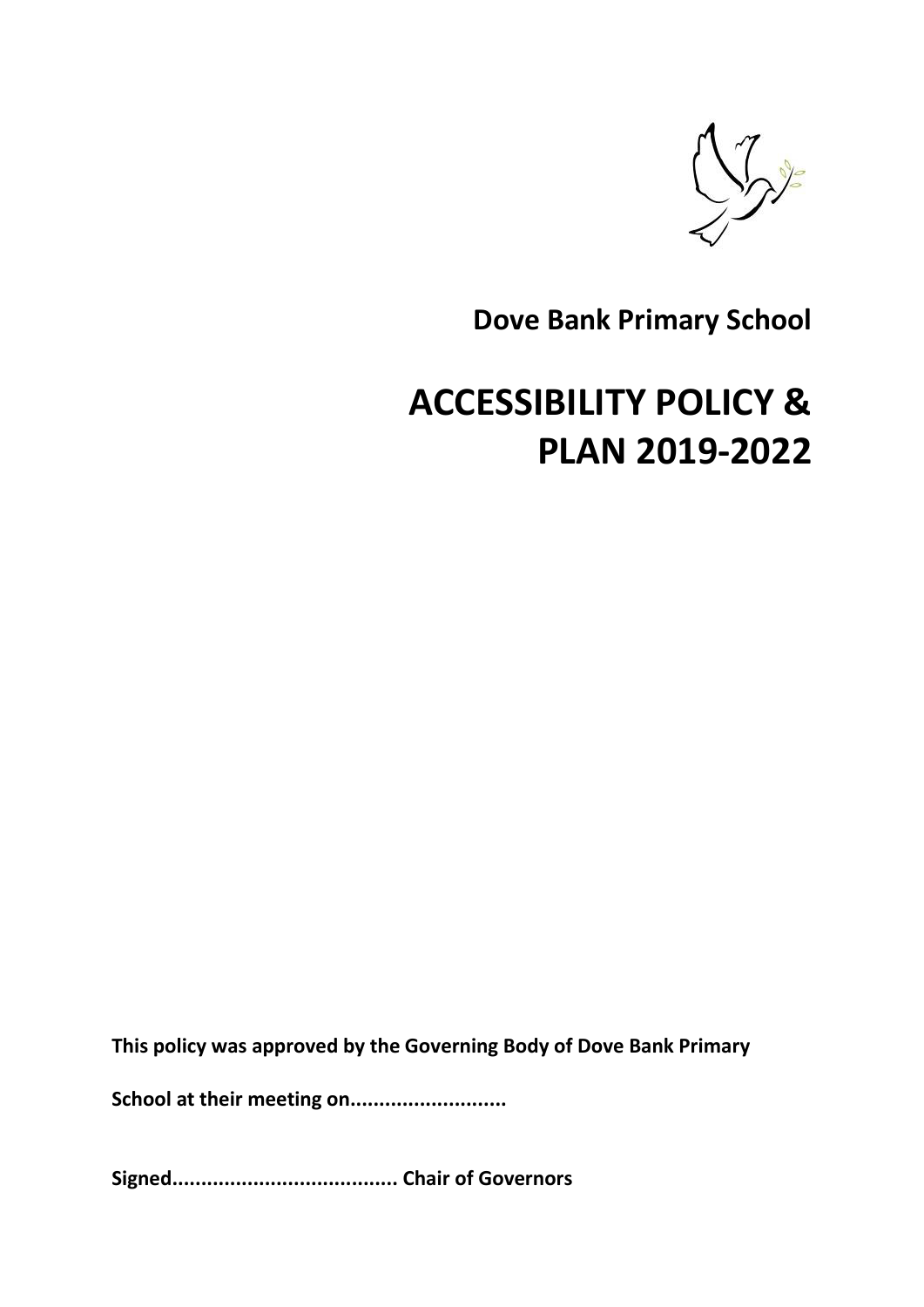# **Key Objective**

# **To reduce and eliminate barriers to access to the curriculum and to enhance full participation in the school community for pupils, pupils and our adult users with a disability.**

# **Introduction**

At Dove Bank we are committed to creating an environment which secures the inclusion of all children, staff, parents and visitors. Through developing an ethos of awareness, we aim to challenge any negative attitudes which may exist in relation to disability of any kind. This policy is drawn up in accordance with the DDA 1995 (Disability Discrimination Act) as amended by the SEN and Disability Act 2001. DfE guidance issued in July 2002 also informs our procedures and practice.

As defined by the Disability Discrimination Act (DDA) 1995, we understand disability to be: *'A person has a disability if he or she has a physical or mental impairment that has a substantial and long term effect on his or her ability to carry out normal day to day activities.'* 

# **Principles**

- 1. Compliance with the DDA is consistent with the school's aims and equal opportunities policy, and the operation of the school's SEN policy;
- 2. The school recognises its duty under the DDA (as amended by the SENDA):
- not to discriminate against disabled pupils in their admissions and exclusions, and provision of education and associated services
- not to treat disabled pupils less favourably
- to take reasonable steps to avoid putting disabled pupils at a substantial disadvantage
- to publish an Accessibility Plan
- 3. In performing their duties, governors and staff will have regard to the DRC Code of Practice (2002).
- 4. The school recognises and values parents' knowledge of their child's disability and its effect on his/her ability to carry out normal activities, and respects the parents' and child's right to confidentiality.
- 5. The school provides all pupils with a broad and balanced curriculum, differentiated and adjusted to meet the needs of individual pupils and their preferred learning styles; and endorses the key principles in the National Curriculum 2000 framework, which underpin the development of a more inclusive curriculum.

# **Practice**

Dove Bank Primary School has identified the following points that need to be followed in order to achieve the key objective:

- Physical facilities
- The school curriculum
- Support services
- Awareness
- Communication of information

# **Physical facilities**

The school will take account of the needs of pupils and other users with physical difficulties and sensory impairments when planning and undertaking future improvements, alterations and refurbishments of the site and premises, such as improved access, lighting, acoustic treatment and colour schemes, and more accessible facilities and fittings.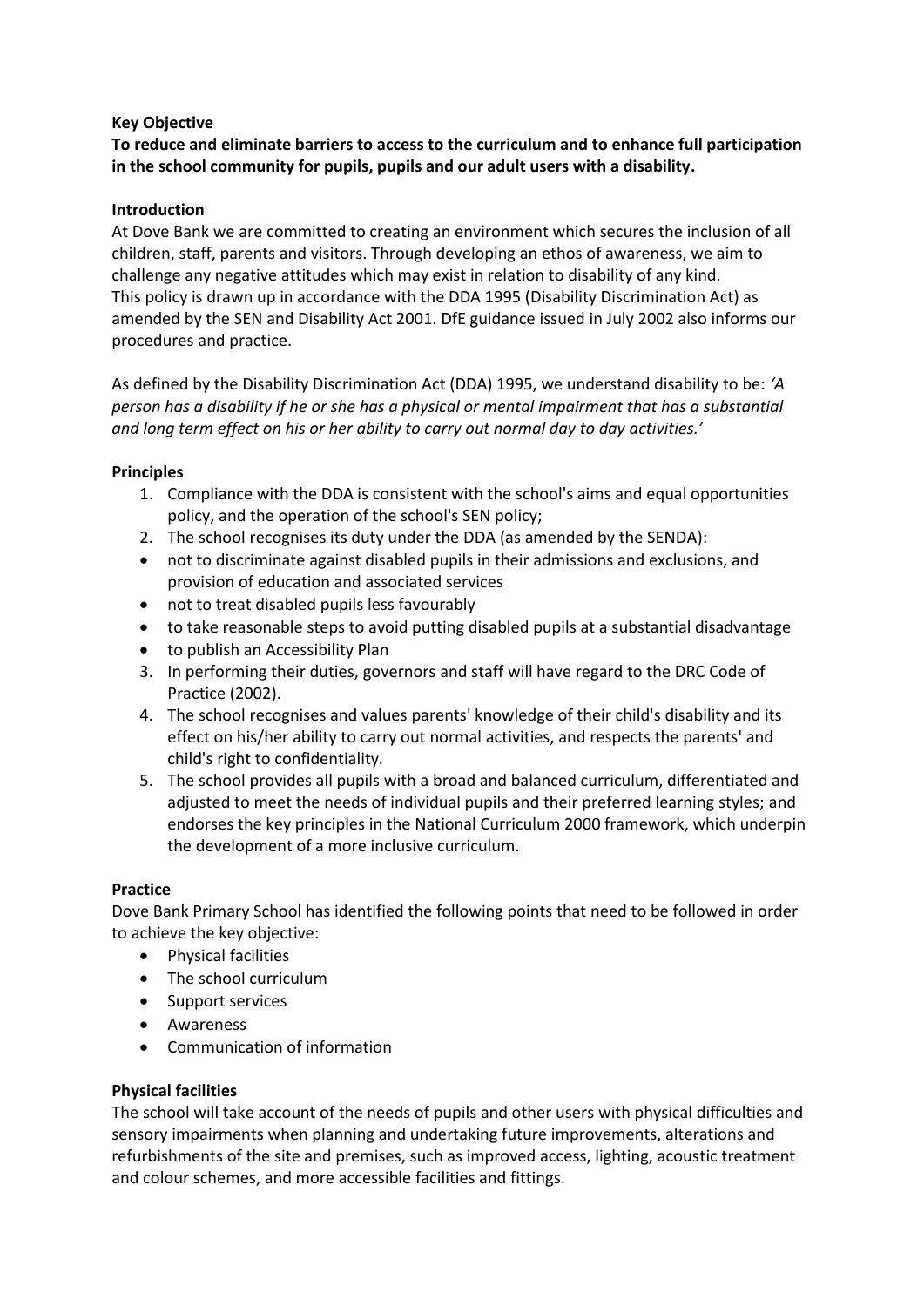#### **The school curriculum**

The Staff at Dove Bank Primary School value pupils of different abilities. The National Curriculum will be implemented to meet the specific needs of individuals and groups of children by:

- setting suitable learning challenges, including personal learning plans (PLP) and group education plans (GEP)
- responding to children's diverse learning needs
- overcoming potential barriers to learning for individuals and groups of pupils, by accessing adult support, intervention programmes, tailored speech and language therapy programmes, use of Information and Computer Technology (ICT), visual aids and providing information in alternative formats when required or requested
- ensuring individuals are able to access other curricular opportunities outside the National Curriculum such as school trips, after school clubs, special events; sports days, visits to story tellers etc.

When planning their work, staff will take in to account the abilities and needs of all the children and provide differentiated work accordingly. This may involve modifying learning objectives, teaching styles and access strategies.

Monitoring of progress will be carried out by class teachers, the Head teacher, SEN Coordinator and School Improvement Advisers as appropriate and used to inform future planning of provisions to meet each individual's needs. This could include applying for examination concessions when appropriate.

Most written information is presented in different formats to make it accessible. This includes: differentiation of class work and homework tasks; visual presentation of information and timetables and the use of appropriate fonts and font sizes.

The needs of staff with disabilities will also be considered to ensure that they are able to fulfil their role in delivering the curriculum and securing the progress of all pupils.

## **Support services**

Dove Bank Primary School is committed to providing all children every opportunity to achieve their potential in every aspect of school life.

When a request is received from parents or the Local Authority for a pupil to attend the school, professional advice from Support Services and other relevant professionals will be sought when necessary, to enable an assessment of the individual's needs to be made. This will include access to the various parts of the school and the requirements of the National Curriculum.

#### **Awareness**

We aim to ensure that all staff are aware of the possible needs of persons with disabilities. School staff receive training in making the curriculum accessible to all pupils, and are aware of its importance.

Through diversity and equality opportunities, we also seek to heighten children's awareness of issues in relation to disability.